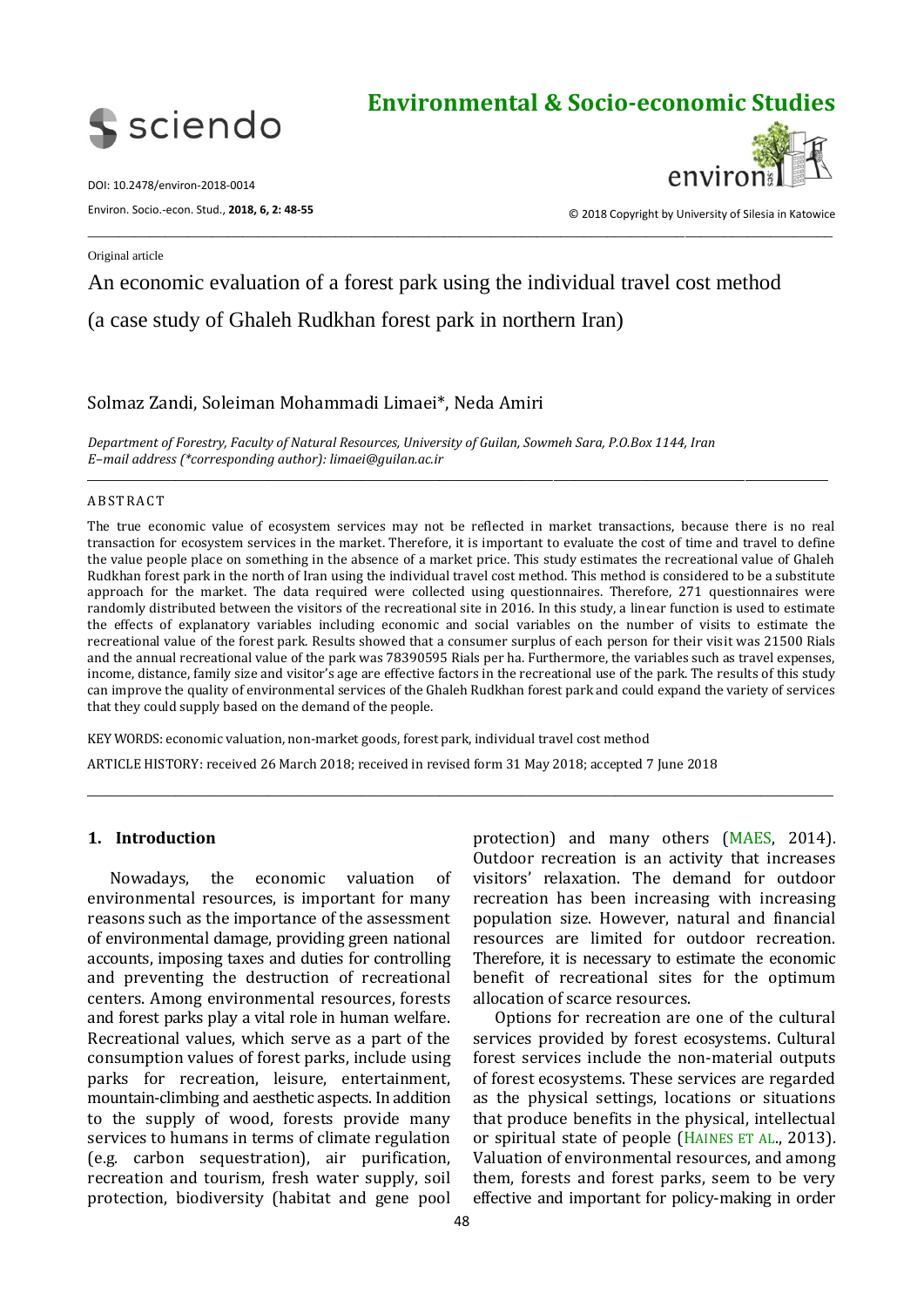to enhance public welfare (PAJOOYAN &FALIHI, 2008). Recreational planning for forests which serves as the result of environmental potential and localregional potential evaluation requires indigenous or local people to be ready for changes in the social and environmental conditions. Meanwhile, recreational planning for the forests is the best policy to manage forests in order to reduce the factors causing forest degradation as well as to protect the sustainability of forests (KARTER, 2008). Recreational benefits constitute a substantial part of the total non-market economic value of forests, and are important for the design and implementation of multifunctional forest policy options (BARTCZAK ET AL., 2008).Valuing services such as recreation opportunities in forest parks can be quite problematic, because markets and prices for such ecosystem services do not exist. Instead of relying on market information, economists must use other means to estimate the value of recreational experiences. Economists have devoted substantial efforts to creating non-market valuation methodologies to estimate the marginal benefit function (i.e. the demand curve) for non-marketed natural resource goods and services. This notion is of particular importance when conducting costbenefit analysis, because the demand function is used to measure total benefit. The Travel Cost Method (CVM) is one such valuation approach (MITCHELL-NELSON & SCHAFFER, 2015). In TCM, the recreational value of a site is calculated based on time and cost of travel to access the site. Hence, the relationship between the number of site visitors and an average cost of accessibility to the area is estimated. The unique advantage of this method is being able to apply real data rather than hypothetical ones. Therefore it is possible to provide real values (PURGRAVNDY & CONANY, 2012).

HEBERLING & TEMPLETON (2009) estimated an individual travel cost model for Great Sand Dunes National Park and Preserve (GSD) in Colorado. They considered travel cost and income to estimate the model. They found a negative binomial model corrected for truncation and endogenous stratification was the best fit for the data.

FIXON & PANGAPANGA (2016) estimated the recreational value of the Lengwe protected park in Malawi by TCM with the estimated annual recreational value of the park as 24194003 MWK. This value necessitates further study and better conservation of this area based on the number of people visiting this region. NILLESEN ET AL. (2005) evaluated the annual recreational value of Portland Park and it was USD 31 million. Results of this study showed that applying this method better helps the conservation and development of this park. BESTARD & RIERA FONT (2010) evaluated the annual recreational value of forests in the Mallorca area in Spain. It was about USD 51.25 million and results showed the significant impact of age, income, education, travel expenses and gender on the number of times that people visit this place. STOCLE ET AL. (2006) evaluated the annual recreational value of Alps National Park in Australia and it was about 10000-200000 million Australian dollars. The presence of good facilities and protection measures for the park as well as the high number of visitors from all around the world show the high value of this area. AMOAKO & MARTINEZ (2012) evaluated the annual recreational value of Grasmone Park in Canada using this TCM. The consumer surplus of this study was about 100 dollars and when travel cost increased the number of visitors decreased. BAGHERI ET AL. (2014) determined the recreational value of Naharkhoran Park in Grogan province in Iran using Individual Travel Cost Method (ITCM) and Contingent Valuation Method (CVM).

There are some studies which have evaluated recreational sites in Iran using TCM such as AMIRNEJAD & MOAYEDIAN (2015), MOHAMMADI LIMAEI ET AL. (2014, 2017), MANSOORI ET AL. (2014), PIRIKIA ET AL. (2015), KOUNANI & POURGARAVANDY (2016).

There have not been any studies to evaluate the recreational value of Ghaleh Rudkhan forest park which is located in Guilan province in Iran. The main purpose of this study was to estimate the recreational value of Ghaleh Rudkhan using ITCM. Economic evaluation of this forest park can help improve its current state as well as introducing this spectacular site to people on a national and international scale.

## **2. Study area**

*Geographical location.* Ghaleh Rudkhan forest park is located about 50 km away from Rasht, the capital city of Guilan province, in north Iran (Fig. 1). Ghaleh Rudkhan castle is also located in this park and is a brick and stone medieval castle. It was a [military](https://en.wikipedia.org/wiki/Military) complex which had been constructed during the [Sasanian](https://en.wikipedia.org/wiki/Sasanian_Empire) era (224-651), and later rebuilt during the [Seljuq](https://en.wikipedia.org/wiki/Seljuk_Turks) era. The area of this castle is 6.2 ha and its altitude ranges from 655 to 715 m. The cultural city of Masouleh is also located close to the Ghaleh Rudkhan forest park. Hence, this park is one of the most popular tourist destinations in Iran and is an attractive place for foreign visitors as well. The elevation of this park ranges from 655 to 715 m with coordinates of 49º 14' 19'' E and 37º 03' 51'' N (PANDY, 2016).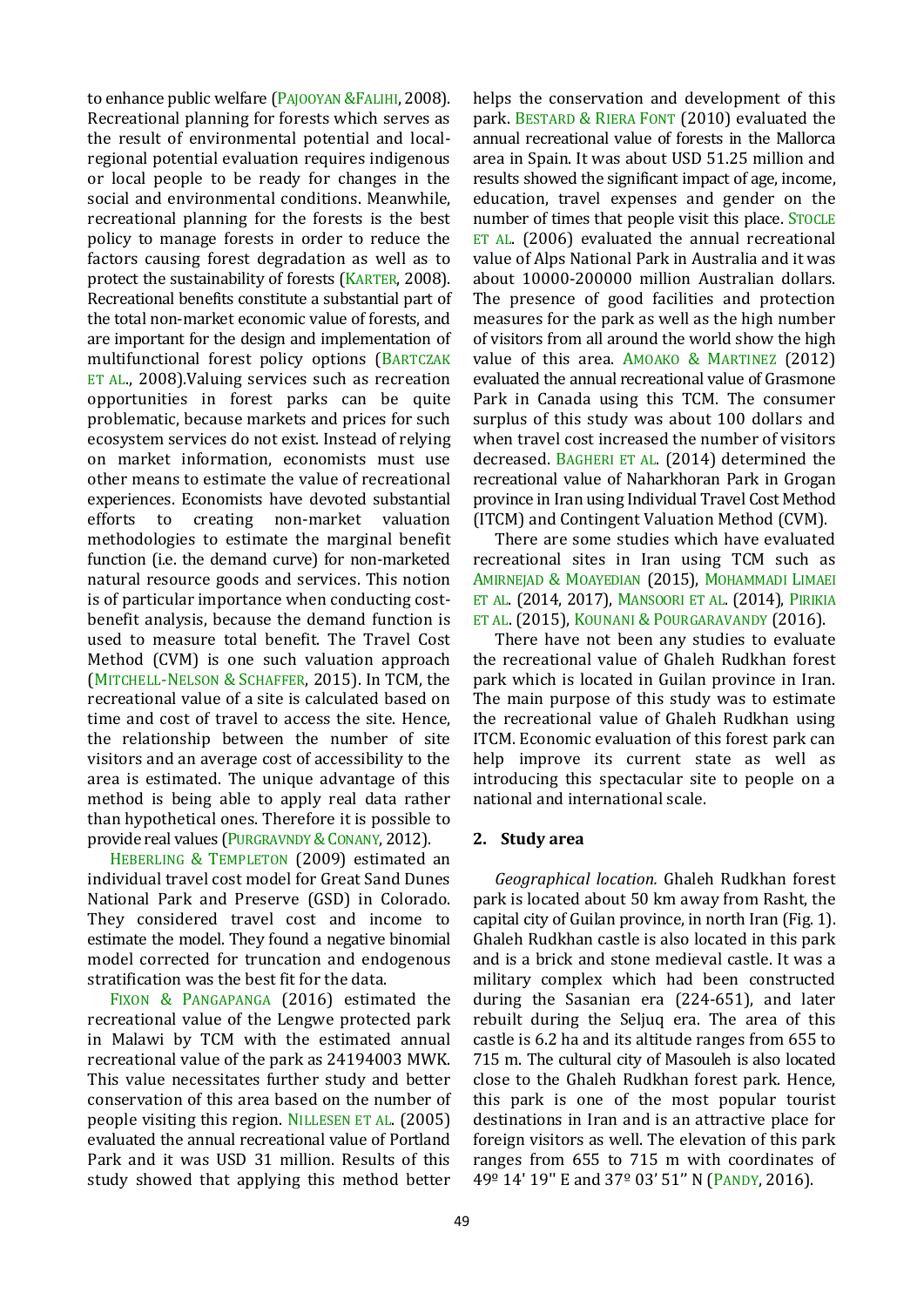

Fig. 1. Ghaleh Rudkhan forest park

*Vegetation*. This region has various species of tree, shrubs and grass such as psidium guajava (*Pyrus glabra*), honey locust (*Gleditsia triacanthos*), Caucasian persimmon (*Diospyros lotus*), hornbeam (*Carpinus betulus*), black berry (*Rubus fruticosus*), plum (*Prunus domestica*), medlar (*Mespilus germanica*), yew (*Taxus baccata*), sweet cherry (*Prunus avium*), field elm (*Ulmus minor*), maple (*Acer sp*.), lime tree (*Tilia begonifolia*), fig (*Ficus carica*), viola (*Viola sp.*), chicory (*Cichorum intybuss*) and European pennyroyal (*Mentha pulegium*).

*Wild life.* Golden jackal, fox, pig and brown bear are among the animal species found in this park. Brown bear is the biggest mammal in Guilan province.

*Forest types.* The forest structure of this park is uneven-aged and the main species are alder, hornbeam, and beech.

*Facilities.* Some facilities exist in the park such as walking paths, forest cottages and resorts facilities for tourists. The climate is rather cold in winter and moderate in summer.

#### **3. Material and methods**

#### 3.1. Individual travel cost method (ITCM)

The travel cost method is a non-market procedure which seeks to place a value on recreational sites by using consumption behaviour in related markets. Specifically, the costs of consuming the recreational amenity of a particular site are used as a proxy for price; these costs can include travel costs, entry fees, on-site expenditure and outlay on capital equipment. The method assumes a weak relationship between the recreational site and consumption expenditure. This implies that when consumption expenditure falls to zero, the marginal utility of visits is also

zero, or alternatively the recreational site will only be valued if consumption expenditure is positive (HANLEY & SPASH, 1993). The method has become widely accepted and is generally regarded as one of the success stories of non-market valuation (SMITH, 1993). The most important economic and social factors affecting travel cost include age, education and income. The main point is how to conduct the TCM. Travel expenses usually include the sum of the entrance fee, fuel, food, time. Applying this method requires regular visitors each year, therefore this method is more complicated and needs more data to be collected but the results will be more accurate. The travel production function is the proposed function for modeling which includes variables such as individual visiting cost, number of visits, and some social and economic factors that affect the visit. The individual travel cost approach is similar to the zonal approach, but uses survey data from individual visitors in the statistical analysis, rather than data from each zone. This method thus requires more data collection and a slightly more complicated analysis, but will give more precise results (ECOSYSTEM VALUATION, 2018).

A linear function is used to estimate the effects of explanatory variables including economic and social variables on the number of visits to estimate the recreational value of the forest park as below (Eq. 1):

$$
V_i = f(TC_i + P), X_{1i}, \dots, X_{ni})
$$
 (1)

where:

 $V_i$  is number of visits by individual *i* to a recreational site per year.

 $TC_i$  is individual travel cost per visit. This includes the sum of the entrance fee, fuel, food, time (opportunity cost), etc. as mentioned in the questionnaire.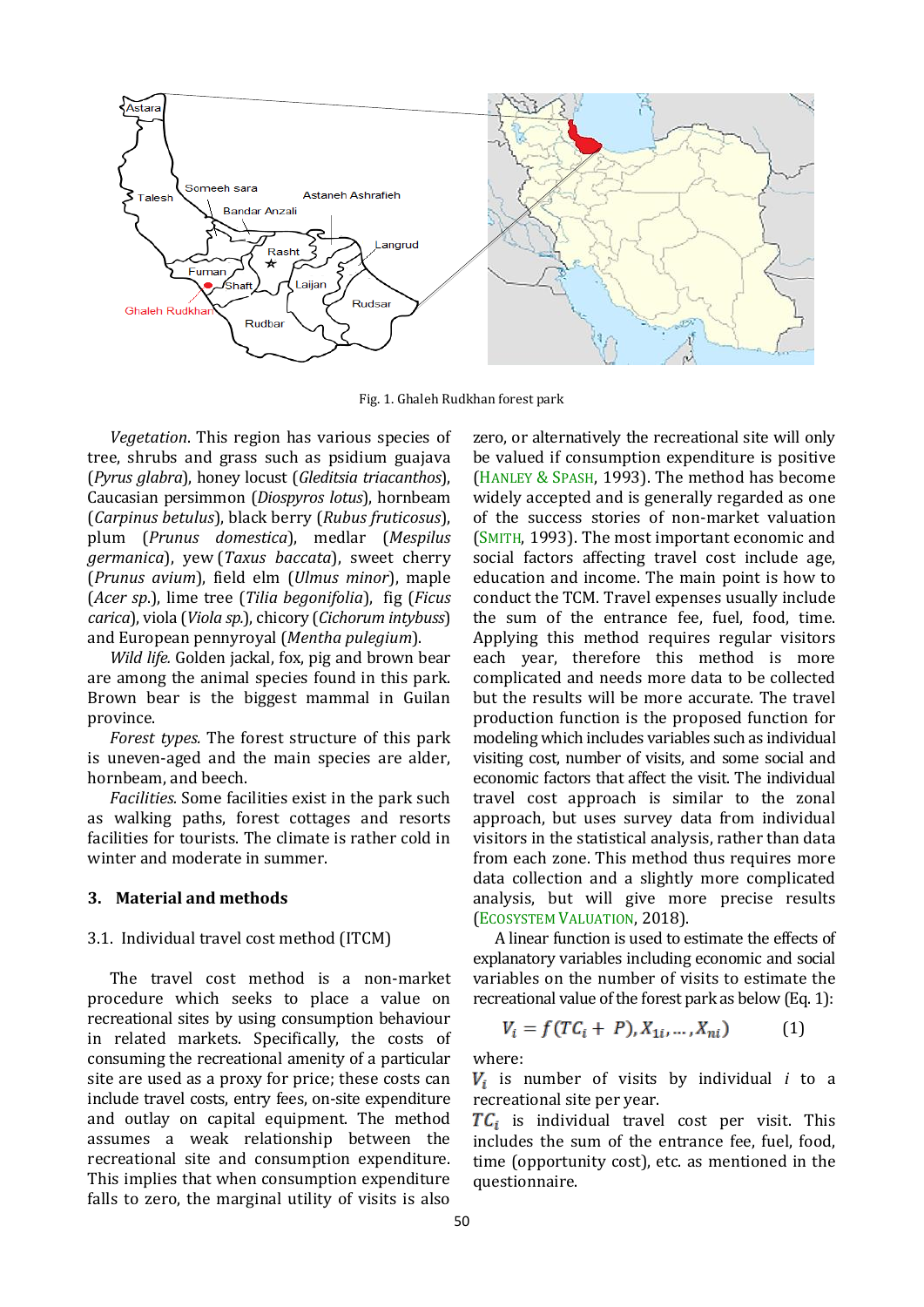*P* is the hypothetical 'entry price' paid by visitors to the park.

 $X_{1i}, \ldots, X_{ni}$  are economic and social variables such as income, education rank, age, preferences and proximate substitutions characterizing individual visitors (LANSDELL & GANGADHARAN, 2003).

Eq. 1 is used to estimate the demand curve. By increasing the hypothetical entry price and by Eq. 2, the number of total visits (*Q*) for varying prices is determined as below:

$$
Q = \sum_{i=1}^{n} f(TC_i + P) \quad (2)
$$

This is the process by which the entire Marshallian or normal demand curve is derived (GILLESPIE, 1997). This Marshallian demand curve predicts how the total number of visits would change if the costs of visiting the park changed. Rational individuals will weigh up the recreational benefits against the costs of that recreation and will visit the park only if the net value of the visit is positive.

The basic principle for the valuation provided by the TCM is consumer surplus. An individual's consumer surplus is the amount he or she would be willing to pay less the amount she actually pays to visit the park. The total consumer surplus of the park is the sum of individual consumer surpluses. It follows that the area under the Marshallian demand curve is the estimated consumer surplus. If the park has no entry fee, then the total area under the demand curve gives the economic benefit to consumers from visiting the park.

The total number of visitors in this study was collected from the Department of Cultural Heritage and Tourism in Guilan province, Iran. Due to the geographical location, desirable weather, the presence of Ghaleh Rudkhan castle in this park and facilities could be the main reasons for a large number of people visiting the park. Research methodology at this study is based on collecting quantitative and qualitative data, visiting the site, preparing and testing the questionnaire, completing the questionnaire by visitors. The SPSS, Eviews, and Excel software were used for data analysis. In this study, a random sampling method was applied and a number of 40 pre questionnaires containing 32 socio-economic questions were completed by visitors of Ghaleh Rudkhan Park in the summer and autumn seasons of 2016 (MOHAMMADI LIMAEI ET AL., 2017). Pre questionnaires used to assess the clarity of the questionnaire, suitability for the participants and it enables the surveyor to reconstruct some of the wording of the questions in the main questionnaire. The Cochran formula with a confidence coefficient of 95% and error of 5% was used in this study to estimate the recreational value and determine the sample size Eq. 3.

$$
n = \frac{t^2 s^2}{d^2}
$$

Replacing the values of  $t$ ,  $s$  and  $d$  in equation 3, the required sample was determined and it was 272 questionnaires.

(3)

Therefore, the required questionnaires were distributed and completed among the recreational site visitors. Out of 272 questionnaires, three questionnaires were excluded because of incomplete information.

#### **4. Results and discussion**

Table 1 shows the descriptive statistics of socialeconomic features of Ghaleh Rudkhan forest park visitors. It shows that the average age of visitors, family size, educational level and family income were 35.24 years, 2.44 people, 14.34 educational levels, and 20238.617 Rials, respectively. It should be noted that 1 USD was about 30000 Iranian Rials when the required data of this study was collected in 2016 (Central Bank of Iran, 2018). Also, the average number of visits per each year was 2.43 times per individual. In addition, 48.7% of visitors had a family size of 5 members or more.

| Variables                           | Average   | Standard aviation | Maximum | Minimum |
|-------------------------------------|-----------|-------------------|---------|---------|
| Age                                 | 35.24     | 12.5              | 69      | 18      |
| Educational level (number of years) | 14.34     | 2                 | 22      | q       |
| Family size                         | 2.44      |                   | 7       |         |
| Income (thousand Rails)             | 2038.6617 | 900               | 5300    | 500     |
| Number of visits (per year)         | 2.43      | 2                 | 5       |         |
| Distance (km)                       | 199.62    | 3.465             | 1800    |         |
| Travel cost (Rials)                 | 3740.35   | 1.602             | 1800000 | 100     |
| Staying in the park (hour)          | 13.3      | 2.631             | 24      |         |

Table 1. Socio-economic characteristics of the forest park's visitors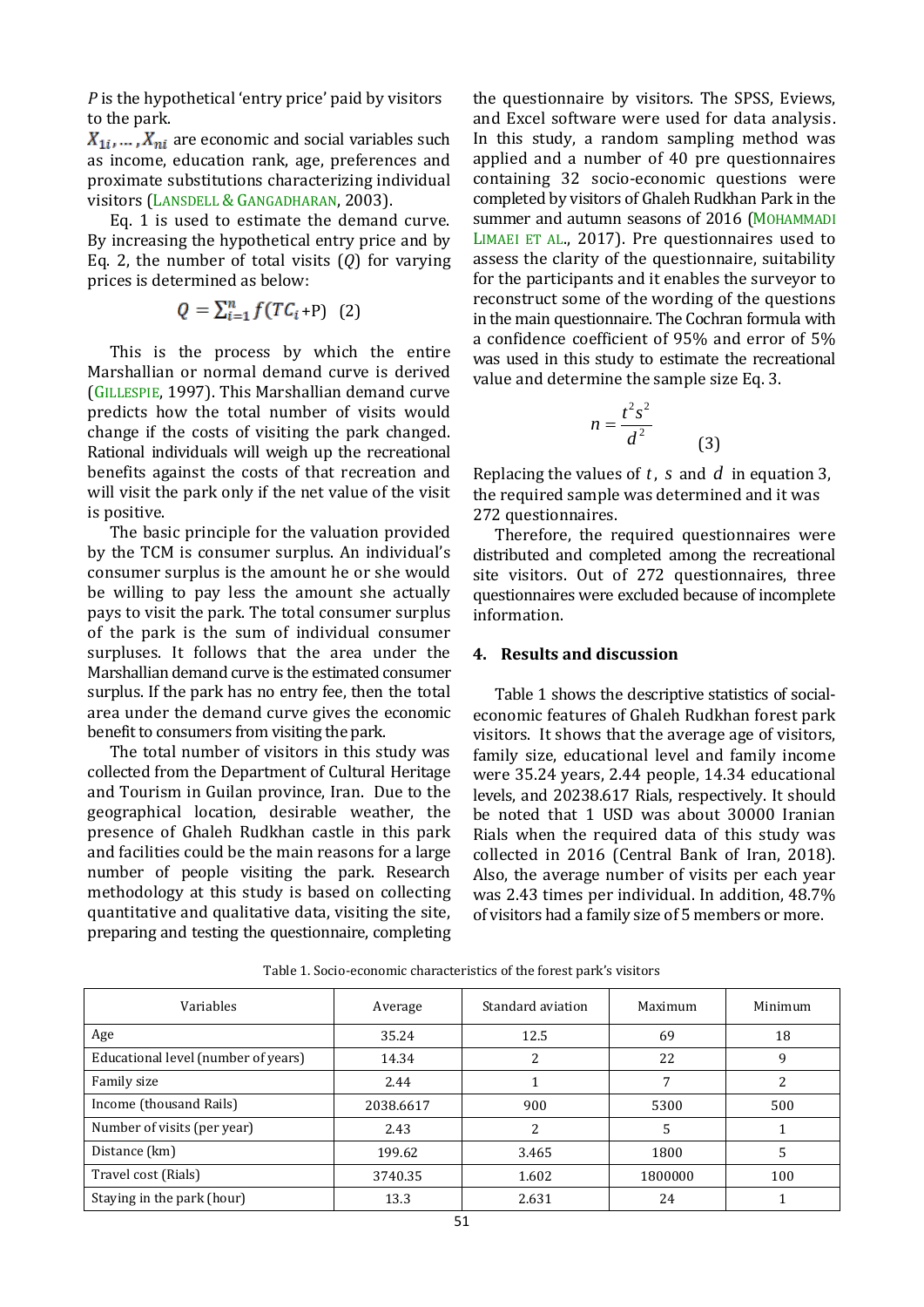Groups with the highest number of visitors were male as well as married who came to the park with their family using their own cars. The group with highest number of visitors (43.9%) was in the age class of 25-35 years and (21.9%) had a bachelor's degree, with monthly income levels between 10-20 million Rials.

Based on the results (Table 2), 45.9% of the people were self-employed. Of these, 53 people had a bachelor's degree with monthly income levels between 5 - 1.5 million Rials.

Travel costs included food, fuel, entry, time (opportunity cost) and visitor's time spent on site. In this study, 41.3% of the people (Table 3) had paid more than 350000 Rials for visiting the park. Also, people were willing to pay more in order to improve the park facilities. The distance travelled by forest park visitors is shown in Table 4.

According to Table 5, about 31.7% of visitors were satisfied with park facilities and services. In the interview, they responded that they were willing to pay more in order to improve facilities and to protect the park. Since most of the people visit the park at official holidays and weekends, most of them (116 people, 43.1%), spent more time in the park.

Table 6 shows the length of time visitors spent on site. Most people visited the park from nearby, 43.1% of them spent all day in the park. Results of questionnaires indicated that visitors were willing to stay longer in the park if the park's facilities improved. In this study, 48.7% of visitors had a family size of 5 or more (Table 7).

According to Table 8, 38.7% of people visited the forest park once a week which is not far from expected due to the large number of visitors who visited the park many times.

| Job                    | Relative<br>frequency | Relative<br>frequency (%) |
|------------------------|-----------------------|---------------------------|
| Self-employed          | 123                   | 45.9                      |
| Government<br>employee | 84                    | 31.3                      |
| Retired                | 15                    | 5.6                       |
| Unemployed             | 16                    | 6.0                       |
| Other                  | 30                    | 11.2                      |

Table 3. Travel costs to visit the forest park

| Travel cost (Rials) | Relative  | Relative         |
|---------------------|-----------|------------------|
|                     | frequency | frequency $(\%)$ |
| < 500               | 90        | 33.5             |
| 501-1500            | 55        | 20.4             |
| 1501-2500           | 11        | 4.1              |
| 2501-3500           | 2         | 0.7              |
| >3500               | 111       | 41.3             |

Table4. Distance travelled by forest park visitors

| Distance (km) | Relative  | Relative      |
|---------------|-----------|---------------|
|               | frequency | frequency (%) |
| $0 - 200$     | 153       | 56.9          |
| 201-400       | 62        | 23.0          |
| 401-600       | 20        | 7.4           |
| 601-800       | 15        | 5.6           |
| 801-1000      | 1         | 0.4           |
| 1001-1200     | 4         | 1.5           |
| 1201-1400     | 7         | 2.6           |
| 1401-1600     | 1         | 0.4           |
| 1601-1800     | 6         | 2.2           |

Table 5. Visitor's satisfaction with available welfare facilities

| Quality of facilities | Relative  | Relative      |  |
|-----------------------|-----------|---------------|--|
|                       | frequency | frequency (%) |  |
| Very weak             | 32        | 12.2          |  |
| Weak                  | 16        | 6.1           |  |
| Medium                | 60        | 22.9          |  |
| Good                  | 71        | 27.1          |  |
| Very good             | 83        | 31.7          |  |

Table 6. Time spent inside the forest park

| Time spent | Relative<br>frequency | Relative<br>frequency $(\%)$ |
|------------|-----------------------|------------------------------|
| $1-2h$     | 47                    | 17.5                         |
| $2-3h$     | 67                    | 24.9                         |
| $3-4h$     | 28                    | 10.4                         |
| Half a day | 11                    | 4.1                          |
| A day      | 116                   | 43.1                         |

Table 7. Family size of the forest park visitors

| Family size | Relative  | Relative      |  |
|-------------|-----------|---------------|--|
|             | frequency | frequency (%) |  |
| $\leq$ = 2. | 12        | 4.5           |  |
| $3 - 4$     | 126       | 46.8          |  |
| $>= 5$      | 131       | 48 7          |  |

Table 8. Frequency visits to the forest park

| Number of visits | Relative<br>frequency | Relative<br>frequency $(\%)$ |
|------------------|-----------------------|------------------------------|
| Weekly           | 104                   | 38.7                         |
| Biweekly         | 27                    | 10.0                         |
| Monthly          | 70                    | 26.0                         |
| Once a season    | 55                    | 20.5                         |
| Once a year      | 13                    | 4.8                          |

As the results of the socio-economic part of the questionnaire indicate, most of the visitors (32.3%) urged protection and development of the forest park and 32.2% of the people regarded the facilities of the park to be appropriate. About 25.1% of people choose springtime and official holidays to visit the park. Most of the visitors (91.1%) disagreed with logging and construction of resorts in the park.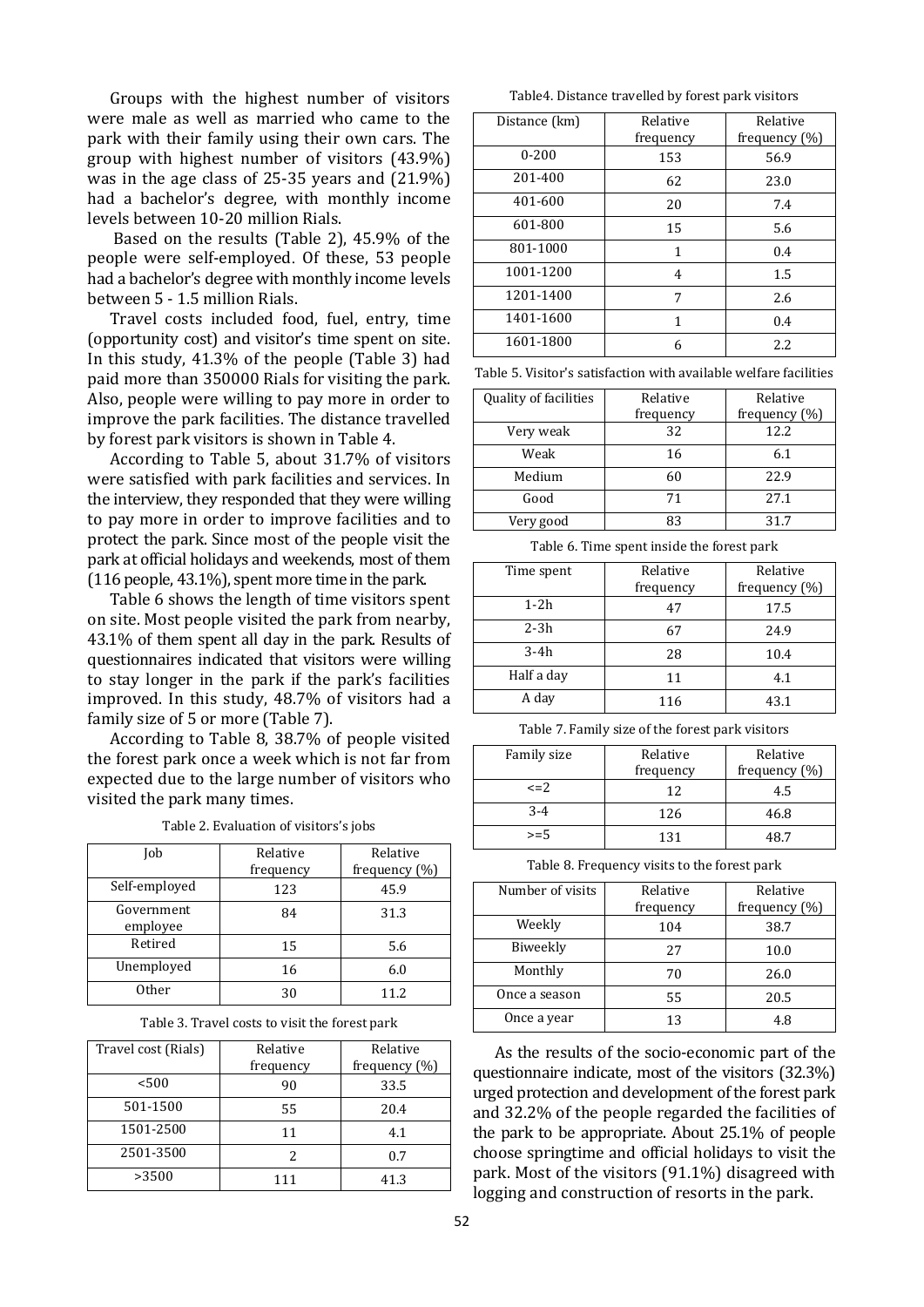## **5. Estimating different forms of travel cost functions**

Ordinary Least Square (OLS) was used to determine the relation between variables using Eviews software. Various relations were considered and the most appropriate model was linear relation (Table 9). Table 10 shows that variables of education, family size, income, travel cost and willingness to pay was significantly correlated with the number of visits at a confidence level of 99%. Also, the variable of duration of residence in the park was significantly correlated with number of visits at a confidence level of 95%.

| Estimated model | Significant variables                                                                                             | <b>Estimated coefficients</b>                                                 | Statistic value                                                                                                                           |
|-----------------|-------------------------------------------------------------------------------------------------------------------|-------------------------------------------------------------------------------|-------------------------------------------------------------------------------------------------------------------------------------------|
| Linear          | Travel cost (Rials)<br>Income (Rials)<br>Education (year)<br>Family size                                          | 0.000425<br>0.000319<br>0.092798                                              | Durbin Watson = $1.9733$<br>$F$ statistic = 600.5157<br>Log-likelihood= 72.48-<br>Adjusted coefficients of                                |
|                 | Distance (km)<br>Constant coefficient                                                                             | 0.685434<br>$-0.014274$<br>2.229606                                           | determination=0.9399                                                                                                                      |
| Linear-log      | Travel cost (Rials)<br>Income (Rials)<br>Education (year)<br>Family size<br>Distance (km)<br>Constant coefficient | $-0.181518$<br>0.666273<br>1.11814<br>$-1.421324$<br>$-0.031800$<br>$-3.4443$ | Durbin Watson=-3.444345<br>$F$ statistic = 522.1293<br>Log-likelihood= $-90.1278$<br>Adjusted coefficients of<br>$determination = 0.9315$ |
| Log-linear      | Travel cost(Rials)<br>Income(Rials)<br>Education(year)<br>Family size<br>Distance(km)<br>Constant                 | $-0.000403$<br>0.000104<br>0.041031<br>$-0.237273$<br>$-0.001637$<br>0.705342 | Durbin Watson=1.902607<br>F statistic = 562.4444<br>Log-likelihood= 126.8288<br>Adjusted coefficients of<br>$determination = 0.9378$      |
| Log-log         | Travel cost(Rials)<br>Income(Rials)<br>Education(year)<br>Family size<br>Distance(km)<br>Constant                 | $-0.131906$<br>0.329163<br>0.582827<br>0.273567<br>0.006982<br>2.397077       | Durbin Watson=1.926818<br>$F$ statistic = 536.0450<br>Log-likelihood = $120.1740$<br>Adjusted coefficients of<br>$determination = 0.9349$ |

Table 9. Estimation of travel cost functions to estimate the recreational value of the forest park

| Table 10. Results of linear regression model |  |  |
|----------------------------------------------|--|--|
|----------------------------------------------|--|--|

| Variable                     | Coefficient | Std. Error                   | t-Statistic | Prob.    |
|------------------------------|-------------|------------------------------|-------------|----------|
| $\mathcal{C}$                | 2.229606    | 0.315117                     | 7.075498    | 0.0000   |
| Distance                     | $-0.014274$ | 0.011518                     | $-1.239343$ | 0.2163   |
| Education                    | 0.092798    | 0.010028                     | 9.254368    | 0.0000   |
| Family size                  | $-0.685424$ | 0.079557                     | $-8.615507$ | 0.0000   |
| Income                       | 0.000319    | 3.99E-05                     | 8.011262    | 0.0000   |
| Visitor's time spent on site | $-0.046649$ | 0.022570                     | $-2.066895$ | 0.0397   |
| Total cost                   | $-0.000425$ | 9.07E-05                     | -4.691369   | 0.0000   |
| Willingness to pay           | 0.100902    | 0.027973                     | 3.607066    | 0.0004   |
| R-squared                    | 0.941540    | Mean dependent variable      |             | 2.427509 |
| Adjusted R-squared           | 0.939973    | S.D. dependent variable      |             | 1.312734 |
| S.E. of regression           | 0.321626    | Akaike information criterion |             | 0.598437 |
| Sum squared residual         | 26.99877    | Schwarz criterion            |             | 0.705342 |
| Log likelihood               | -72.48971   | F-statistic                  |             | 600.5175 |
| Durbin-Watson stat           | 1.973375    | Probability (F-statistic)    |             | 0.000000 |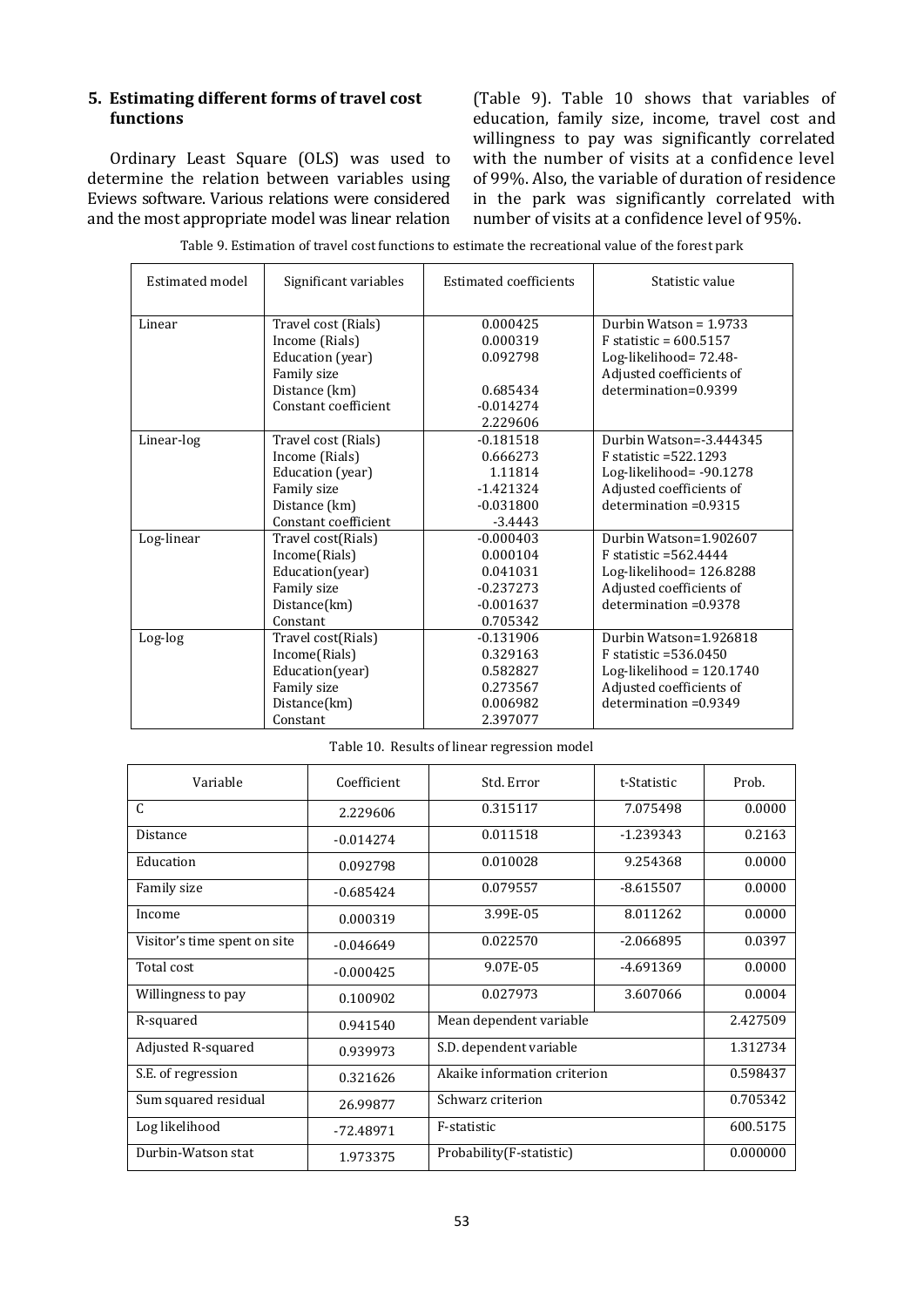Out of 6 explanatory variables in the linear regression model, 5 of these are statistically significant and have an effect on the number of visitors to the forest park (Table 10). The variable coefficient of travel cost to visit the recreational site was - 0.000425 and it was significant at significance level of 1%. It shows that increasing the travel cost by 10000 Rials, the number of visits will decrease by a factor of 0.425 and the negative sign confirms this relationship. The income variable was significant at a significance level of 5% and shows an increase in income of 10000 Rials, the number of visits will be decreased by a factor of 0.000319. The education variable shows that with an increase of one year of people's education, the number of visits will be increased by about 0.0927 units. Furthermore, with increasing family size by one individual, the number of visits will increase by about 0.65 units. The distance variable was significant with a negative coefficient at significance level of 5% and shows that with an increase of 1 km to the travel distance, the number of visits will decrease by about 0.014 units.

The willingness to pay has a significant relationship with a significance level of 1% with the number of people visiting the forest park. It shows that there is a direct relationship between the number of people visiting and their willingness to pay for protecting the park.

Coefficient of determination was about 0.93 which shows that the related variables have been able to explain 93% of the variance of the independent variables.

The highest entrance cost which caused the number of visitors to reach zero was about 52460 Rials per family. According to the average family size (2.44) this value is estimated at about 21500.05 Rials per individual. Regarding these results, the consumer surplus for each visitor will be determined as:

 $N = 0.000452 - 2.229606 \times TC$  $TC = 2.229606 \div 0.000452 = 524600.13176$ 

Consumer surplus for each visitor =<br> $\int_0^{21500.05} 2.229606 - 0.000452 \times TC = 479300.76$ 

Given that, the total number of visitors was 125861 people in 2016 and according to Table 1 which shows the average number of annual visits per individual as 2.43. Hence, the recreational value of Ghaleh Rudkhan forest park based on ITCM is about 146590413279 Rials per year. Also, the recreational value of the park per hectare was estimated and is about 78390595 million Rials.

## **6. Discussion**

In this study, the economic value of Ghaleh Rudkhan forest park as one of the main tourist destinations in Guilan province, northern Iran, was estimated using ITCM. Results indicated that the travel cost was negatively correlated with the number of visits at a confidence level of 99% which shows that by increasing the travel cost, the number of visits will be reduced and the results of this study were in line with the results of other studies such as FIXON & PANGAPANGA (2016) and CHAE ET AL. (2011) and MOHAMMADI LIMAEI ET AL.(2014).

In a study by FIXON & PANGAPANGA (2016) on Lengwo forest park in Malawi, it was found that there was an inverse relationship between number of visits and travel costs for each individual per year and also a direct relationship was found between income and number of visits. The negative relationship between number of visits and distance travelled was significant at the confidence level of 95%. Most of the people (55.8%) visiting the Ghaleh Rudkhan forest park were local people with a travel distance of less than 200 km and 38% of people visit the park once a week and stay there for about half a day. As the distance to the site increases, the stay duration will increase and also the cost will be increased. MOHAMMADI LIMAEI ET AL. (2014) in a study at Masouleh forest park in the north of Iran using TCM found that the number of visits, travel duration and distance were significantly correlated whereas with increasing travel distance and cost, the number of visitors will be reduced. Also, the number of visitors as a dependent variable was significantly correlated with travel cost. Therefore, by increasing the travel cost, the number of visitors will be decreased. In our study area, because of cold weather condition many kiosks are closed in winter, roads are inappropriate because of rainfall and visiting hours will be limited and this is a reason why numbers of visitors are lower in winter time. According to the visitors, the main reason to visit the park is relaxing and enjoying the beauty of nature in the forest park.

This study shows that educational level plays an important role in attracting tourists to the Ghaleh Rudkhan forest park. Only 20.1% of the people had a high school education while 46.9% of them had a bachelor degree or higher. Educational level is significantly positively correlated with income and by increasing the educational level, the leisure opportunities of people increases, which confirm the above result. Educated people are willing to spend their time with entertainment that encourages them to visit nature and enhance